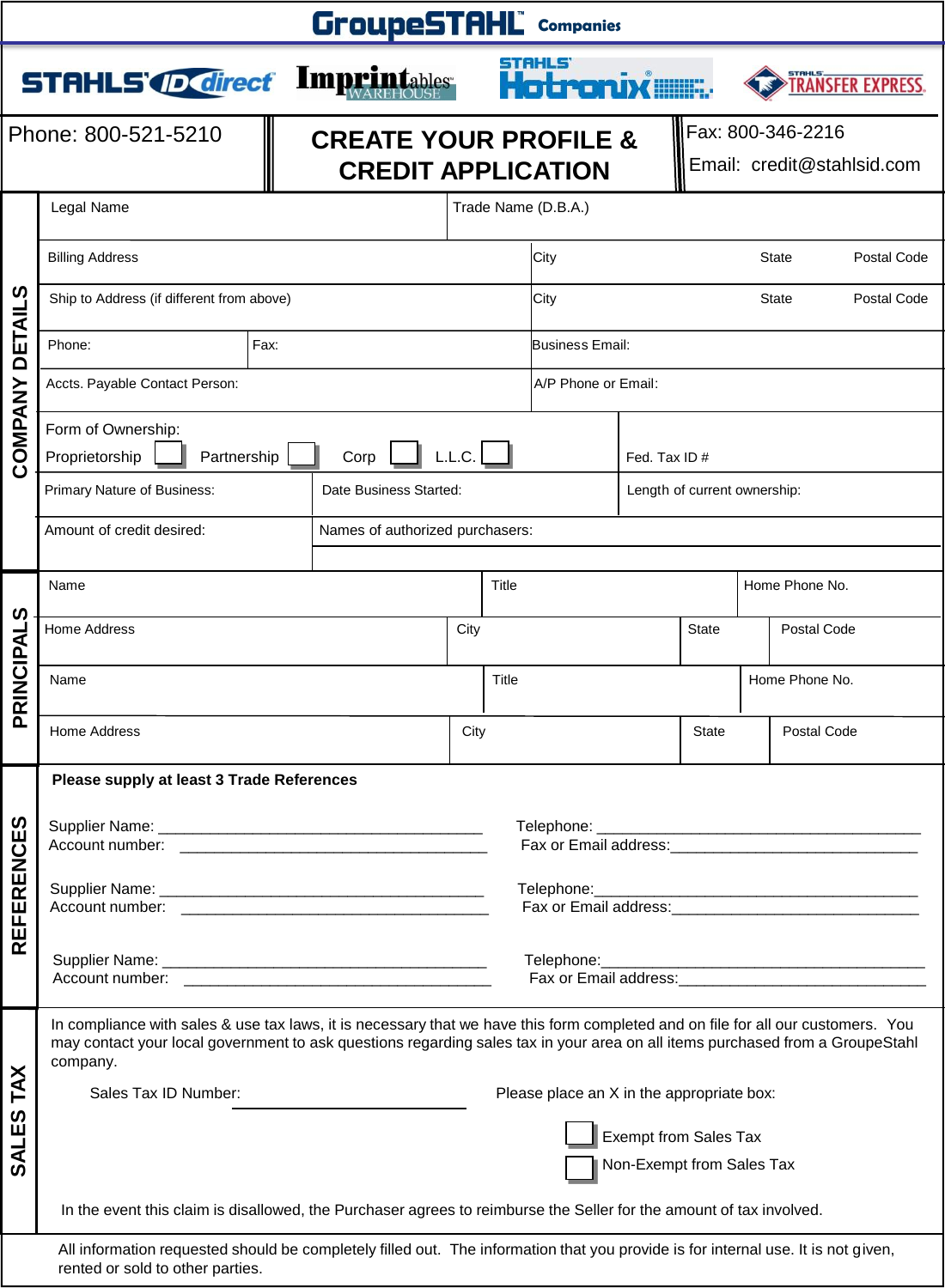| <b>GroupeSTAHL</b> Companies                                                                                                                                                                                                                                                                                                                                                     |                                                                                         |                             |  |  |  |  |
|----------------------------------------------------------------------------------------------------------------------------------------------------------------------------------------------------------------------------------------------------------------------------------------------------------------------------------------------------------------------------------|-----------------------------------------------------------------------------------------|-----------------------------|--|--|--|--|
| <b>STAHLS OF direct Imprintables</b>                                                                                                                                                                                                                                                                                                                                             | stahls                                                                                  | <b>TRANSFER EXPRES</b>      |  |  |  |  |
| Phone: 800-521-5210                                                                                                                                                                                                                                                                                                                                                              | <b>Confidential</b>                                                                     | Fax: 586-772-3978           |  |  |  |  |
|                                                                                                                                                                                                                                                                                                                                                                                  | <b>Request for Bank Credit Information</b>                                              | Email: credit@stahlsid.com  |  |  |  |  |
| <b>Company Name</b>                                                                                                                                                                                                                                                                                                                                                              | Name on Bank Account                                                                    |                             |  |  |  |  |
| Your Address                                                                                                                                                                                                                                                                                                                                                                     | City                                                                                    | Postal Code<br><b>State</b> |  |  |  |  |
| Your Phone No.                                                                                                                                                                                                                                                                                                                                                                   | Bank Account No. for Reference                                                          |                             |  |  |  |  |
| <b>Bank Name</b>                                                                                                                                                                                                                                                                                                                                                                 | Bank's Phone No.                                                                        | Bank's Fax No.              |  |  |  |  |
| <b>Bank's Address</b>                                                                                                                                                                                                                                                                                                                                                            | City                                                                                    | Postal Code<br><b>State</b> |  |  |  |  |
| The above account has given the name of your bank as a reference in applying for credit terms with us. We would greatly<br>appreciate you completing the information below. All information will be held in strict confidence.<br>Please accept this as an authorization to verify and / or release the information requested.<br>Title<br><b>Authorized Applicant Signature</b> |                                                                                         |                             |  |  |  |  |
|                                                                                                                                                                                                                                                                                                                                                                                  |                                                                                         |                             |  |  |  |  |
| Type or Print Name                                                                                                                                                                                                                                                                                                                                                               |                                                                                         | Date                        |  |  |  |  |
| Date Account Opened:<br>Any NSF Checks?<br>llYes<br>Deposit account relationship satisfactory?                                                                                                                                                                                                                                                                                   | TO BE COMPLETED BY THE BANK ONLY<br>∥No<br>How many in the last 12 months?<br>No<br>Yes |                             |  |  |  |  |
| Low<br>Average:                                                                                                                                                                                                                                                                                                                                                                  | Medium                                                                                  | High                        |  |  |  |  |
| Balance:                                                                                                                                                                                                                                                                                                                                                                         | 1-4 Figures<br>5 Figures                                                                | 6 Figures                   |  |  |  |  |
| Loan Experience:<br>None                                                                                                                                                                                                                                                                                                                                                         | Satisfactory<br>Unsatisfactory                                                          |                             |  |  |  |  |
| <b>Authorized Bank Signature</b>                                                                                                                                                                                                                                                                                                                                                 |                                                                                         | <b>Bank Title</b>           |  |  |  |  |
| Type or Print Name                                                                                                                                                                                                                                                                                                                                                               |                                                                                         | Date                        |  |  |  |  |